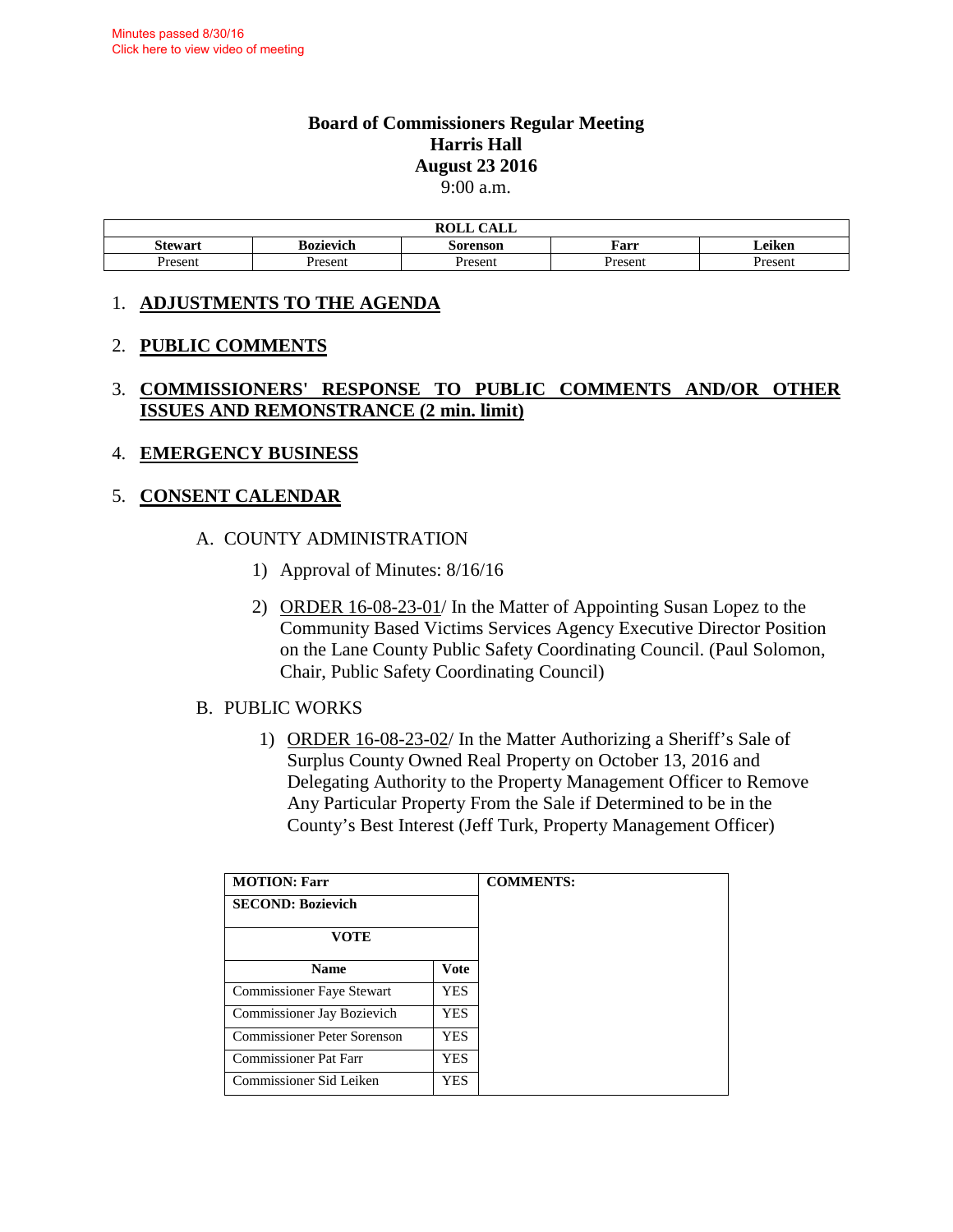### 6. **PUBLIC WORKS**

A. ORDER 16-08-23-03/ In the Matter of Amendment to Lane Manual Chapter 60 Land Management Division's Fee Schedules. (Lydia McKinney, Division Manager) (estimate 25 minutes)

| <b>MOTION: Farr</b>              | <b>COMMENTS:.</b> |  |
|----------------------------------|-------------------|--|
| <b>SECOND: Bozievich</b>         |                   |  |
| VOTE                             |                   |  |
| <b>Name</b>                      | <b>Vote</b>       |  |
| <b>Commissioner Faye Stewart</b> | <b>YES</b>        |  |
| Commissioner Jay Bozievich       | <b>YES</b>        |  |
| Commissioner Peter Sorenson      | <b>YES</b>        |  |
| Commissioner Pat Farr            | <b>YES</b>        |  |
| Commissioner Sid Leiken          | YES               |  |

## 7. **COUNTY COUNSEL**

A. Announcements

# 8. **COUNTY ADMINISTRATION**

- A. Announcements
- B. ORDER 16-08-23-04/ In the Matter of Adjusting Approximate Percentage of Distribution Between the Lane County Sheriff's Office and Youth Services From 91% Sheriff's Office, 9% Youth Services to Approximately 79% Sheriff's Office, 21% Youth Services of the Five Year Public Safety Local Option Levy. (Christine Moody, Budget and Financial Planning Manager) (estimate 15 minutes)

| <b>MOTION: Farr</b>          |             |  |
|------------------------------|-------------|--|
| <b>SECOND: Leiken</b>        |             |  |
| <b>VOTE</b>                  |             |  |
| <b>Name</b>                  | <b>Vote</b> |  |
| Commissioner Faye Stewart    | <b>YES</b>  |  |
| Commissioner Jay Bozievich   | YES.        |  |
| Commissioner Peter Sorenson  | <b>YES</b>  |  |
| <b>Commissioner Pat Farr</b> | YES.        |  |
| Commissioner Sid Leiken      | <b>YES</b>  |  |

## 9. **COMMISSIONERS' BUSINESS**

A. Announcements